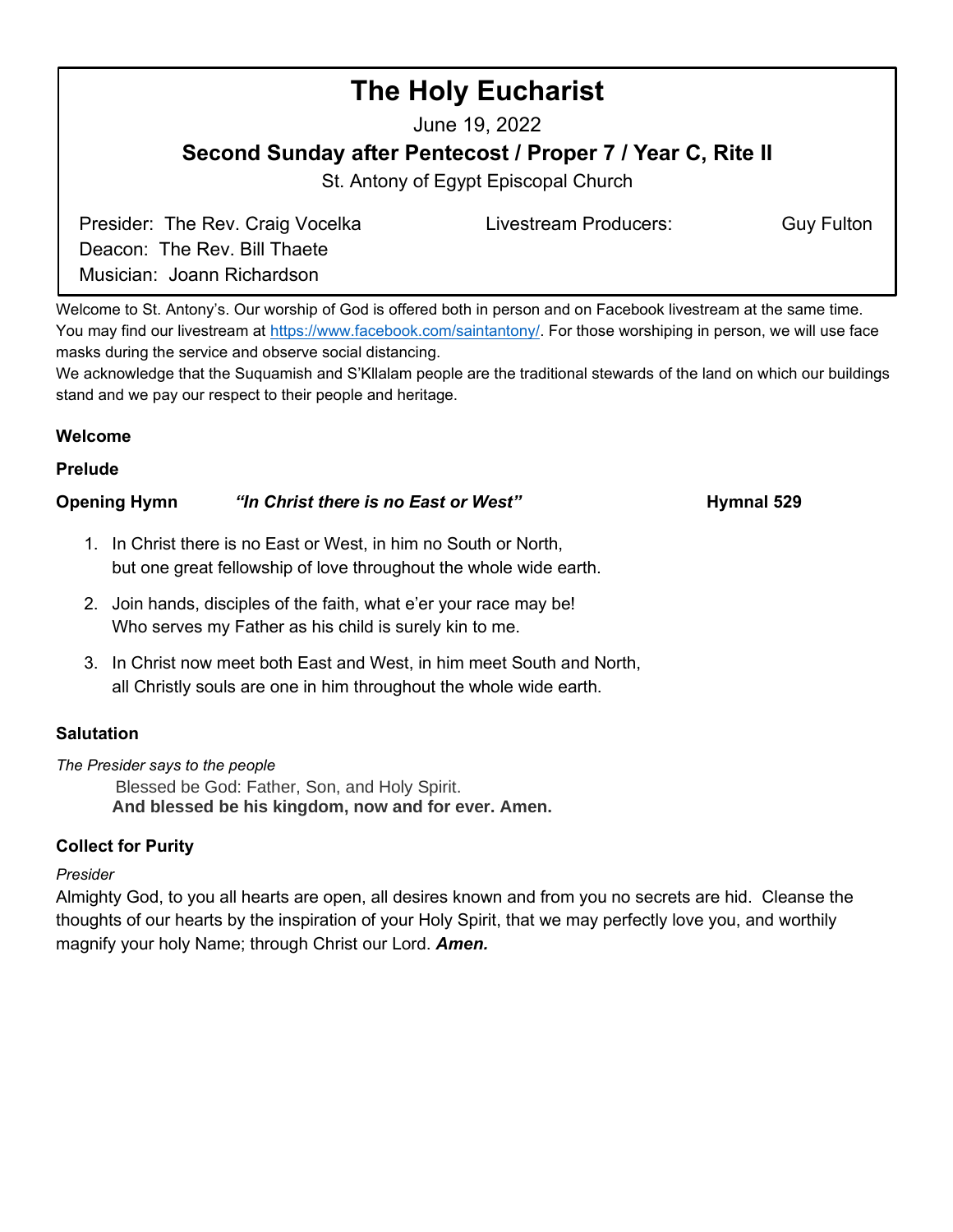

#### **Collect for the Day**

The Lord be with you.

**And also with you.**

Let us pray.

O Lord, make us have perpetual love and reverence for your holy Name, for you never fail to help and govern those whom you have set upon the sure foundation of your loving--kindness; through Jesus Christ our Lord, who lives and reigns with you and the Holy Spirit, one God, for ever and ever**.** *Amen.*

#### **Transition Prayer**

*Said by all God of Love, You are with us in every transition and change. As we enter into this new era with excitement and even some anxiety,*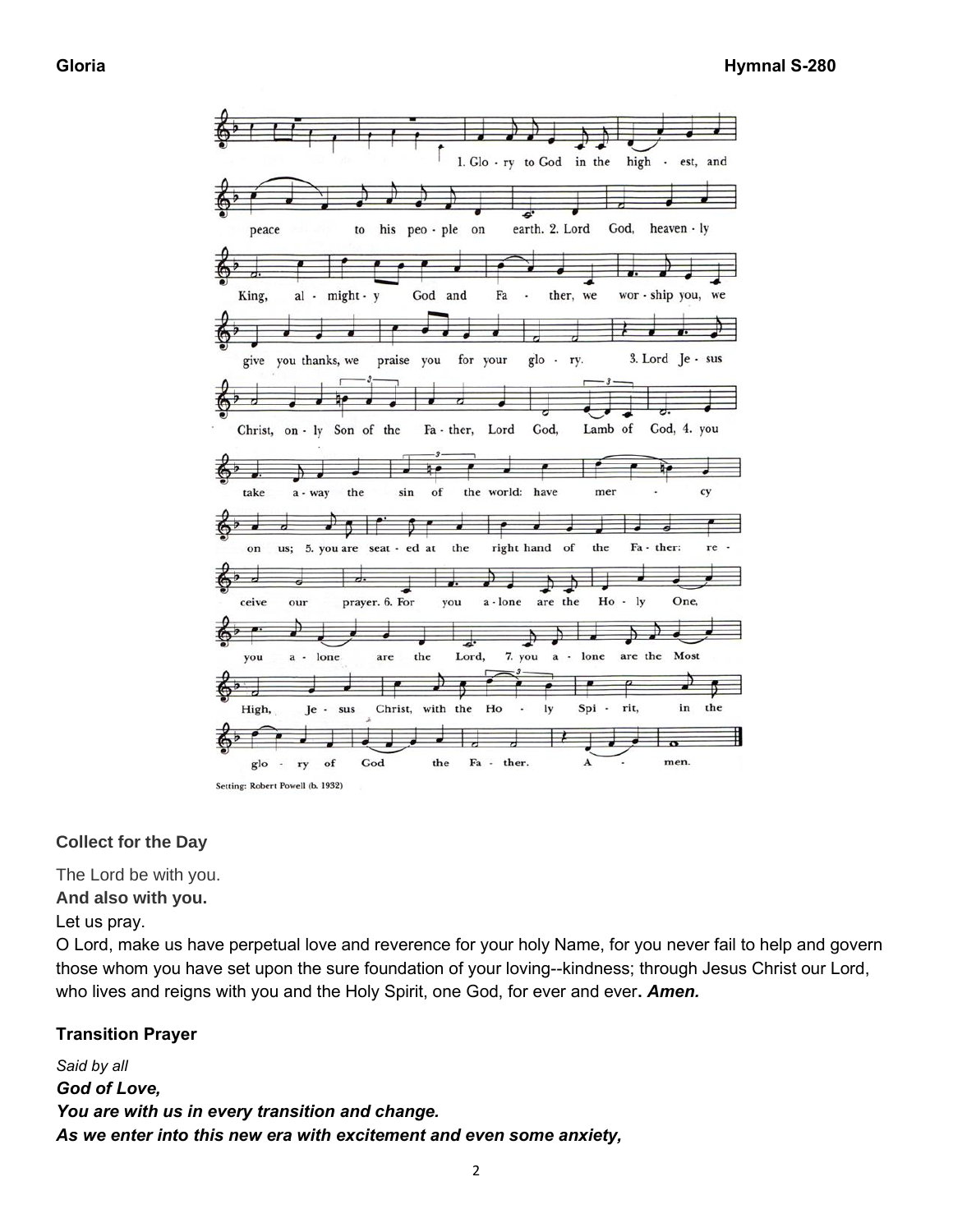*we recall your deep compassion, presence, and abounding love. We thank you for the gifts, talents and skills with which you have blessed us. We thank you for the experiences that have brought us to this moment. We thank you for the work of others that gives breadth and depth to our own work. Be with us as we move forward, rejoicing with you and supporting one another. We ask this in your Holy Name. Amen*

### **The First Reading - 1 Kings 19:1-4, (5-7), 8-15a**

Ahab told Jezebel all that Elijah had done, and how he had killed all the prophets with the sword. Then Jezebel sent a messenger to Elijah, saying, "So may the gods do to me, and more also, if I do not make your life like the life of one of them by this time tomorrow." Then he was afraid; he got up and fled for his life, and came to Beer-sheba, which belongs to Judah; he left his servant there.

But he himself went a day's journey into the wilderness, and came and sat down under a solitary broom tree. He asked that he might die: "It is enough; now, O Lord, take away my life, for I am no better than my ancestors." [Then he lay down under the broom tree and fell asleep. Suddenly an angel touched him and said to him, "Get up and eat." He looked, and there at his head was a cake baked on hot stones, and a jar of water. He ate and drank, and lay down again. The angel of the Lord came a second time, touched him, and said, "Get up and eat, otherwise the journey will be too much for you."] He got up, and ate and drank; then he went in the strength of that food forty days and forty nights to Horeb the mount of God. At that place he came to a cave, and spent the night there.

Then the word of the Lord came to him, saying, "What are you doing here, Elijah?" He answered, "I have been very zealous for the Lord, the God of hosts; for the Israelites have forsaken your covenant, thrown down your altars, and killed your prophets with the sword. I alone am left, and they are seeking my life, to take it away." He said, "Go out and stand on the mountain before the Lord, for the Lord is about to pass by." Now there was a great wind, so strong that it was splitting mountains and breaking rocks in pieces before the Lord, but the Lord was not in the wind; and after the wind an earthquake, but the Lord was not in the earthquake; and after the earthquake a fire, but the Lord was not in the fire; and after the fire a sound of sheer silence. When Elijah heard it, he wrapped his face in his mantle and went out and stood at the entrance of the cave. Then there came a voice to him that said, "What are you doing here, Elijah?" He answered, "I have been very zealous for the Lord, the God of hosts; for the Israelites have forsaken your covenant, thrown down your altars, and killed your prophets with the sword. I alone am left, and they are seeking my life, to take it away." Then the Lord said to him, "Go, return on your way to the wilderness of Damascus."

Hear what the Spirit is saying to God's People. **Thanks be to God.**

### **Psalm 42 Quemadmodum**

1 As the deer longs for the/ water-brooks, \* so longs my soul for you, O/ God.

2 My soul is athirst for God, athirst for the/ living God; \* when shall I come to appear before the presence of/ God?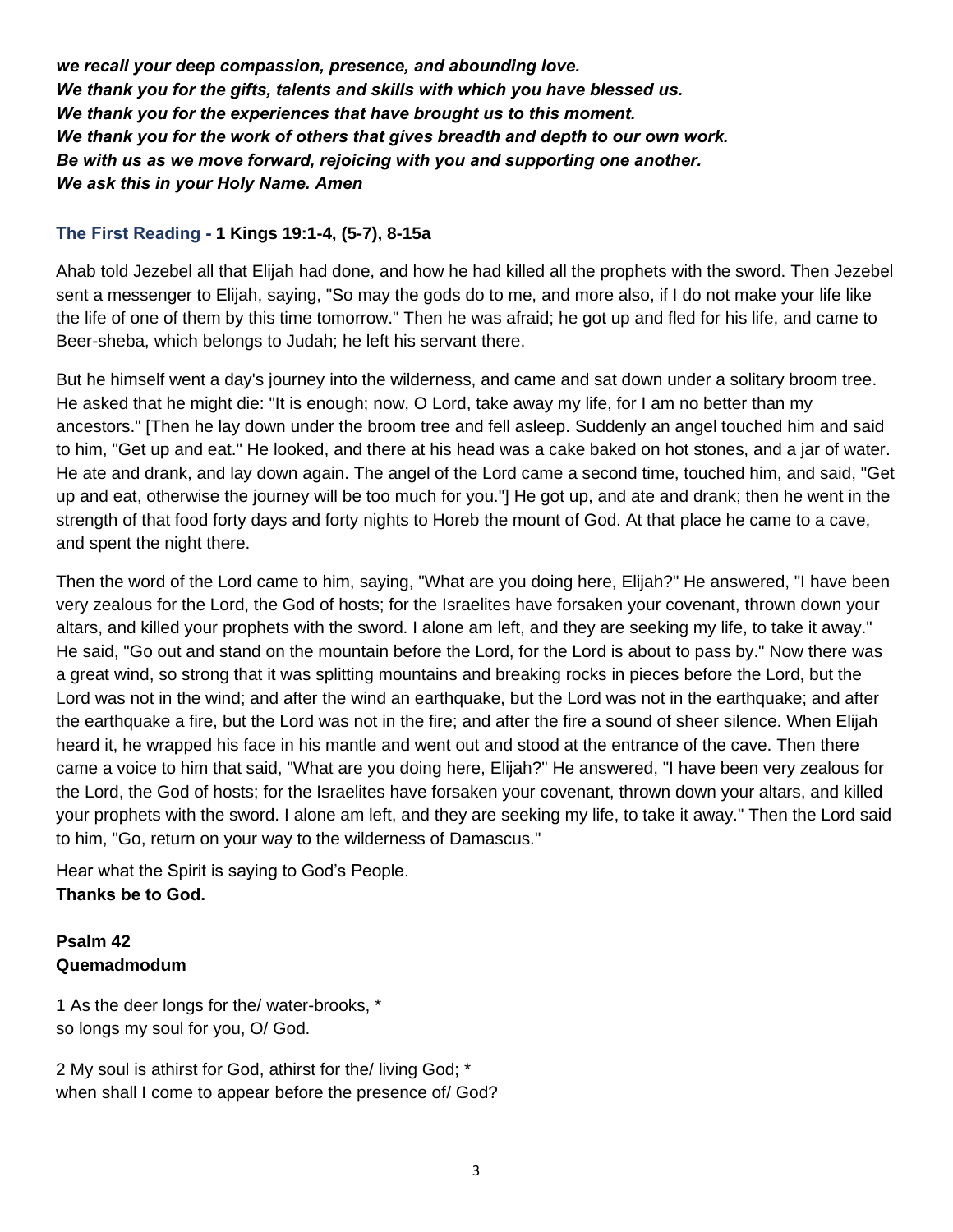3 My tears have been my food day and/ night, \* while all day long they say to me, "Where now is your/ God?"

4 I pour out my soul when I think on these/ things: \* how I went with the multitude and led them into the house of/ God,

5 With the voice of praise and thanks/giving, \* among those who keep/ holy-day.

6 Why are you so full of heaviness, O my/ soul? \* and why are you so disquieted with/in me?

7 Put your trust in/ God; \* for I will yet give thanks to him, who is the help of my countenance, and my/ God.

8 My soul is heavy with/in me; \* therefore I will remember you from the land of Jordan, and from the peak of Mizar among the heights of /Hermon.

9 One deep calls to another in the noise of your/ cataracts; \* all your rapids and floods have gone/ over me.

10 The Lord grants his loving-kindness in the/ daytime; \* in the night season his song is with me, a prayer to the God of my/ life.

11 I will say to the God of my strength, "Why have you for/gotten me? \* and why do I go so heavily while the enemy op/presses me?"

12 While my bones are being/ broken, \* my enemies mock me to my/ face;

13 All day long they/ mock me \* and say to me, "Where now is your/ God?"

14 Why are you so full of heaviness, O my/ soul? \* and why are you so disquieted with/in me?

15 Put your trust in/ God; \* for I will yet give thanks to him, who is the help of my countenance, and my/ God.

and

# **Psalm 43 Judica me, Deus**

1 Give judgment for me, O God, and defend my cause against an ungodly/ people; \* deliver me from the deceitful and the/ wicked.

2 For you are the God of my strength; why have you put me/ from you? \* and why do I go so heavily while the enemy op/presses me?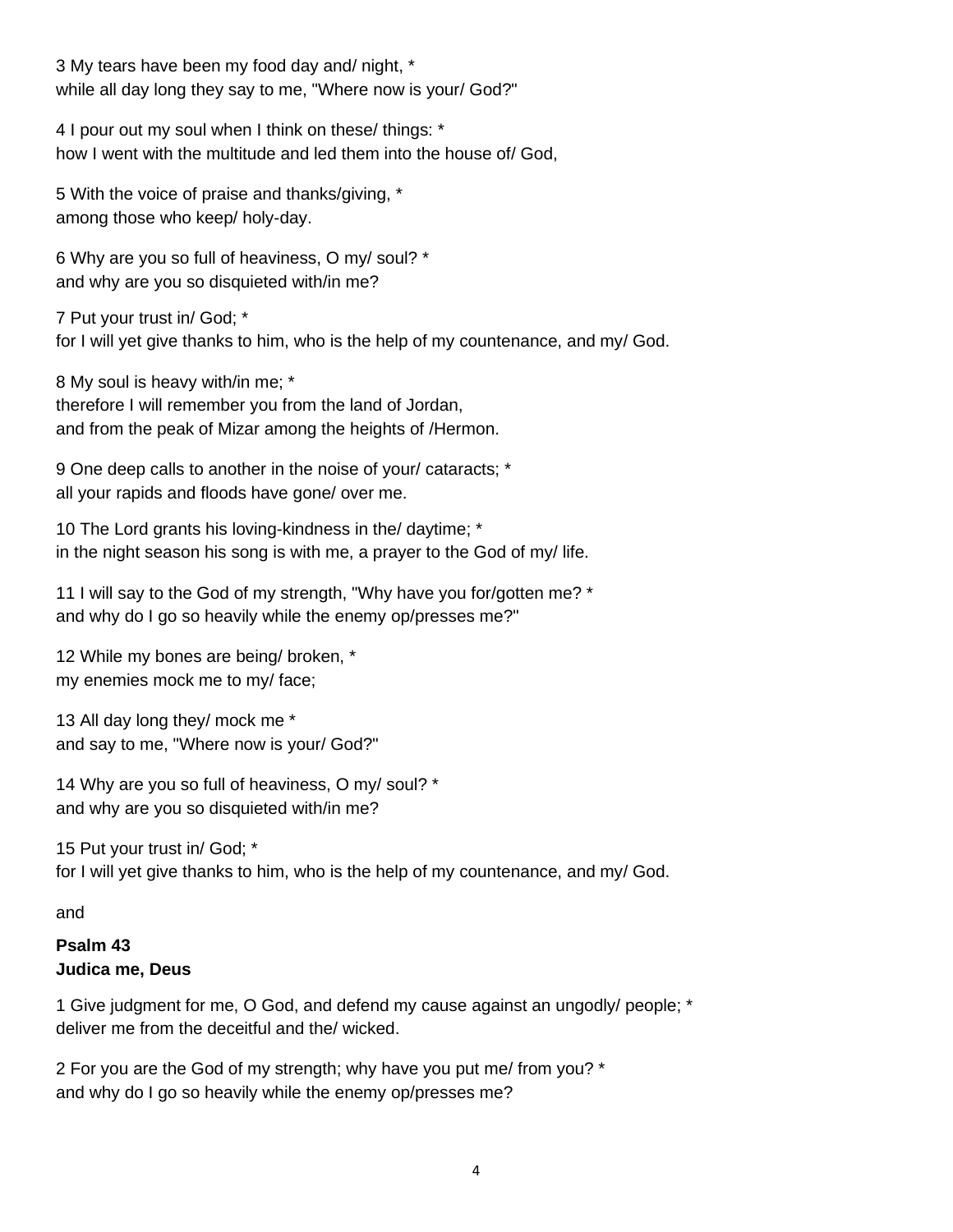3 Send out your light and your truth, that they may/ lead me, \* and bring me to your holy hill and to your/ dwelling;

4 That I may go to the altar of God, to the God of my joy and/ gladness; \* and on the harp I will give thanks to you, O God my/ God.

5 Why are you so full of heaviness, O my/ soul? \* and why are you so disquieted with/in me?

6 Put your trust in/ God; \* for I will yet give thanks to him, who is the help of my countenance, and my/ God.

# **The Second Reading - Galatians 3:23-29**

Now before faith came, we were imprisoned and guarded under the law until faith would be revealed. Therefore the law was our disciplinarian until Christ came, so that we might be justified by faith. But now that faith has come, we are no longer subject to a disciplinarian, for in Christ Jesus you are all children of God through faith. As many of you as were baptized into Christ have clothed yourselves with Christ. There is no longer Jew or Greek, there is no longer slave or free, there is no longer male and female; for all of you are one in Christ Jesus. And if you belong to Christ, then you are Abraham's offspring, heirs according to the promise.

Hear what the Spirit is saying to God's People **Thanks be to God.**

# **Sequence Hymn** *"Thine arm, O Lord"* **Hymnal 567**

- 1. Thine arm, O Lord, in days of old was strong to heal and save; it triumphed o'er disease and death, o'er darkness and the grave. To thee they went, the blind, the deaf, the palsied, and the lame, the leper set a part and shunned, the sick with fevered frame.
- 2. And lo! thy touch brought life and health, gave hearing, strength, and sight; and youth renewed and frenzy calmed owned thee, the Lord of light: and now, O Lord, he near to bless, almighty as of yore, in crowded street, by restless couch, as by Gennesaret's shore.
- 3. Be thou our great deliverer still, thou Lord of life and death; restore and quicken, soothe and bless, with thine almighty breath: to hands that work and eyes that see, give wisdom's heavenly lore, that whole and sick, and weak and strong, may praise thee evermore.

# **The Gospel Reading – Luke 8:26-39**

*Deacon* The Holy Gospel of our Lord Jesus Christ according to Luke.

# *People* **Glory to you, Lord Christ.**

Jesus and his disciples arrived at the country of the Gerasenes, which is opposite Galilee. As he stepped out on land, a man of the city who had demons met him. For a long time he had worn no clothes, and he did not live in a house but in the tombs. When he saw Jesus, he fell down before him and shouted at the top of his voice, "What have you to do with me, Jesus, Son of the Most High God? I beg you, do not torment me" -- for Jesus had commanded the unclean spirit to come out of the man. (For many times it had seized him; he was kept under guard and bound with chains and shackles, but he would break the bonds and be driven by the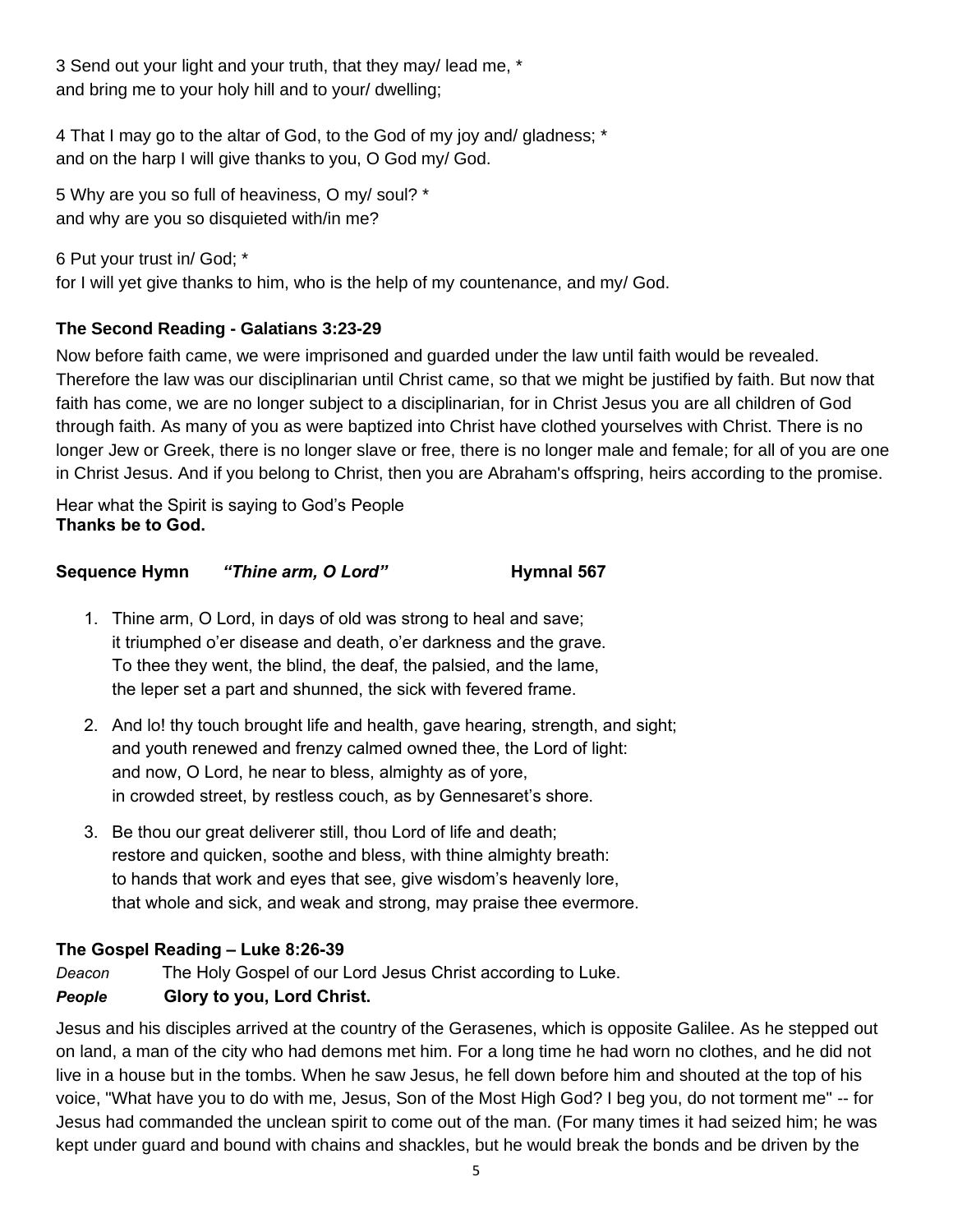demon into the wilds.) Jesus then asked him, "What is your name?" He said, "Legion"; for many demons had entered him. They begged him not to order them to go back into the abyss.

Now there on the hillside a large herd of swine was feeding; and the demons begged Jesus to let them enter these. So he gave them permission. Then the demons came out of the man and entered the swine, and the herd rushed down the steep bank into the lake and was drowned.

When the swineherds saw what had happened, they ran off and told it in the city and in the country. Then people came out to see what had happened, and when they came to Jesus, they found the man from whom the demons had gone sitting at the feet of Jesus, clothed and in his right mind. And they were afraid. Those who had seen it told them how the one who had been possessed by demons had been healed. Then all the people of the surrounding country of the Gerasenes asked Jesus to leave them; for they were seized with great fear. So he got into the boat and returned. The man from whom the demons had gone begged that he might be with him; but Jesus sent him away, saying, "Return to your home, and declare how much God has done for you." So he went away, proclaiming throughout the city how much Jesus had done for him.

*Deacon* The Gospel of the Lord. *People* **Praise to you, Lord Christ.**

**Sermon – The Rev. Craig Vocelka**

**The Nicene Creed (said together)**

 **We believe in one God, the Father, the Almighty maker of heaven and earth, of all that is, seen and unseen.**

 **We believe in one Lord, Jesus Christ, the only Son of God, eternally begotten of the Father,**

 **God from God, Light from Light, true God from true God, begotten, not made, of one Being with the Father.**

 **Through him all things were made.**

 **For us and for our salvation, he came down from heaven:**

 **by the power of the Holy Spirit he became incarnate from the Virgin Mary, and was made man.**

 **For our sake he was crucified under Pontius Pilate;**

 **he suffered death and was buried.**

 **On the third day he rose again in accordance with the Scriptures;**

 **he ascended into heaven and is seated at the right hand of the Father.**

 **He will come again in glory to judge the living and the dead,**

 **And his kingdom will have no end.**

**We believe in the Holy Spirit, the Lord, the giver of life,**

 **who proceeds from the Father and the son.**

**With the Father and the Son he is worshiped and glorified.**

**He has spoken through the Prophets.**

**We believe in one holy catholic and apostolic Church.**

**We acknowledge one baptism for the forgiveness of sins.**

**We look for the resurrection of the dead,**

 **and the life of the world to come. Amen.**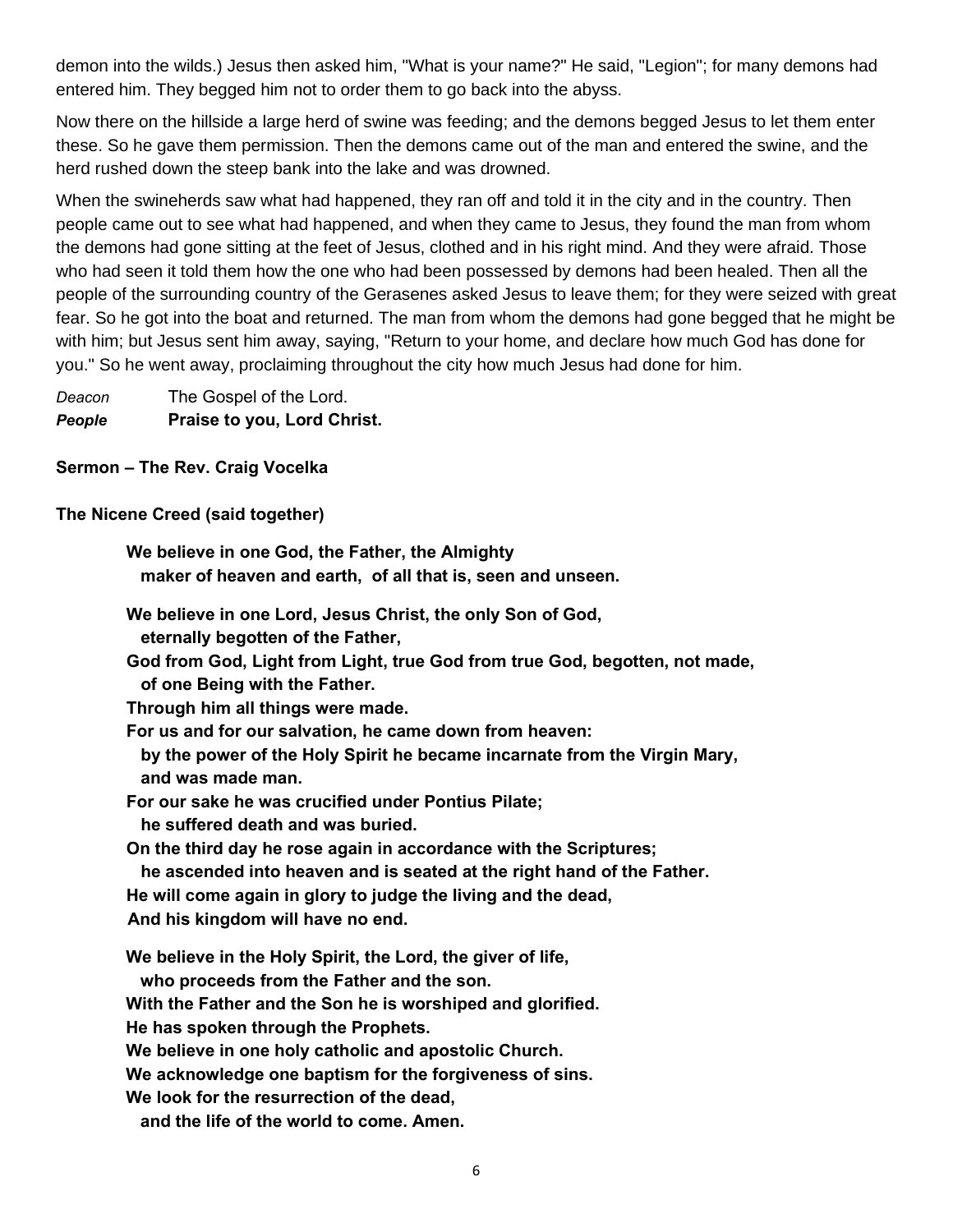#### **Prayers of the People**

LeaderI ask your prayers for those in the Armed Forces of our Country.

**People O Almighty God, shelter the men and women of our armed forces under your mighty wings; steel their courage in times of peril; give them integrity and honor in all they do; grant perseverance and resilience to their families; and heal the wounded warriors. We remember those who are deployed, especially** *James Guardiano and Ben Newcomb***, through Jesus Christ our Lord. Amen.**

#### **A prayer for Ukraine**

**Loving God, Your Son taught us "Blessed are the Peacemakers for they shall be called Children of God." In this time of great worry, we pray that Your Holy Spirit sustain all the people of Ukraine to be vigilant and dedicated to peace and justice. Grant their leaders the gifts of wisdom and prudence. May they also have the strength and perseverance to defend their land from all adversity and foreign attacks. Help us all to live according to Your desire and hope. O God, in the days to come, we ask you to comfort the suffering, heal the wounded, and accept the souls of the faithful departed into Your Heavenly Kingdom. We also ask that you bring peace to Ukraine and throughout the entire world. Amen.**

**The Prayers of the People** from "Intercessions for the Christian People"

#### *Deacon or other leader*

Let us pray that God pour out on us a spirit of grace and petition, as on Jerusalem of old, and hear us as we pray, saying; We stand in need, O God; Lord, have mercy.

That the law of faith which guides us be our standard in judging the laws of land and church and culture, and that our lives be conformed to the faithful love of Christ, we stand in need, O God: **Lord, have mercy.**

That parishioners weakened through illness of mind or body feel your protective hand and our tangible care, we stand in need, O God:

#### **Lord, have mercy.**

That we who call Christ messiah be empowered to carry the cross of insult as we work for freedom in the third world, we stand in need, O God:

#### **Lord, have mercy**.

That the paths we walk be wide enough for all peoples, for the homeless, for aliens in flight, for prisoners, for persons of all colors, for all who are ostracized, for those dying of incurable disease, for all who in Chrost you call your own, we stand in need, O God:

#### **Lord, have mercy.**

*Here other intercessions may be offered.*

Let us pray for our own needs and those of others.

*Silence. The People may add their own petitions.*

#### *The Presider concludes*

God, our mother and father, deepen our trust in you. Watch over us day and night, and protect us from harm's way. Let us guard one another, that none may be excluded from our circle, embraced in Jesus Christ our Lord. *Amen.*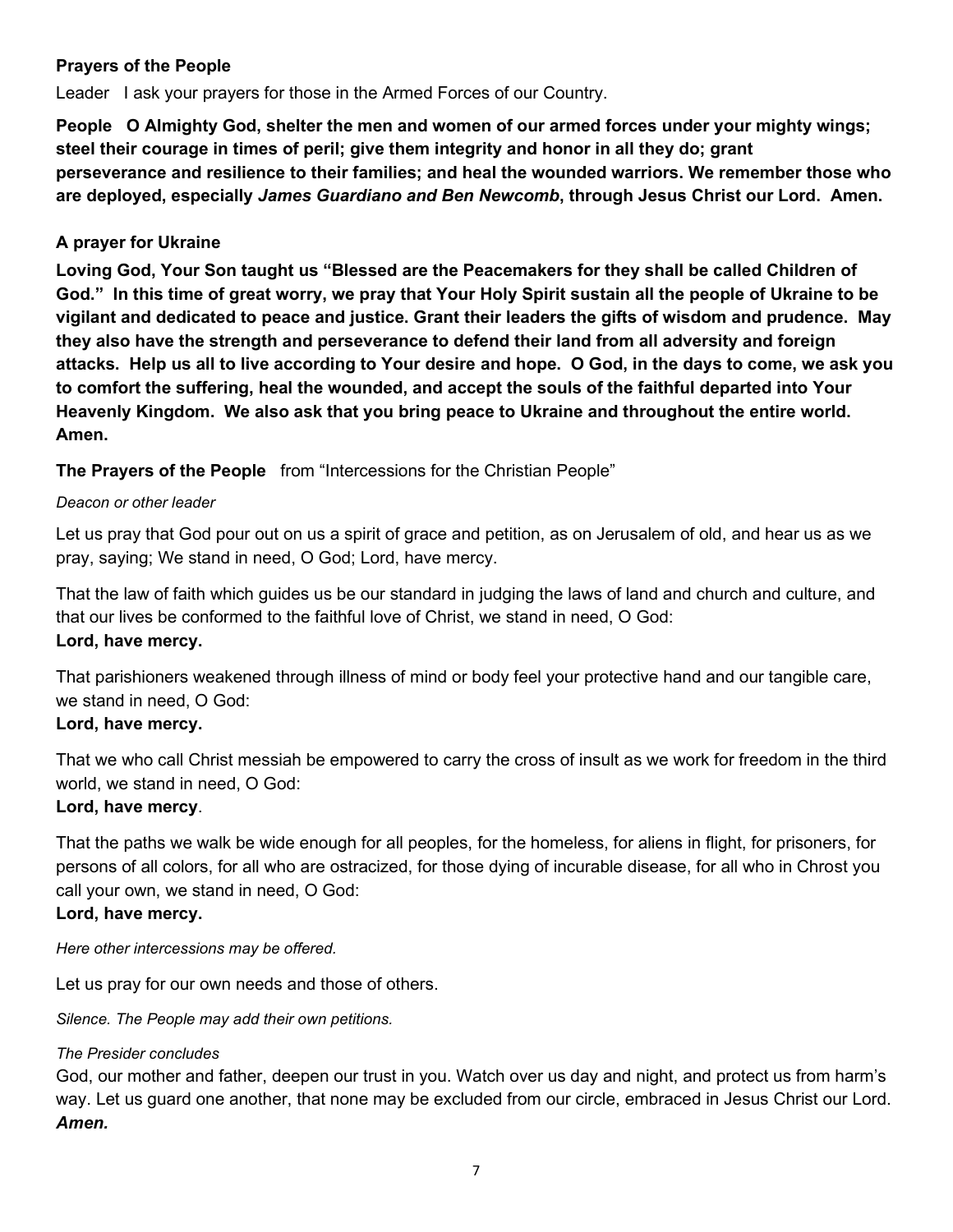## **Confession of Sin**

*The Deacon or Presider says* Let us confess our sins against God and our neighbor. *Silence may be kept Leader and People*

**Most merciful God, we confess that we have sinned against you in thought, word, and deed. by what we have done, and by what we have left undone. We have not loved you with our whole heart; we have not loved our neighbors as ourselves. We are truly sorry and we humbly repent. For the sake of your Son Jesus Christ, have mercy on us and forgive us; that we may delight in your will, and walk in your ways, to the glory of your Name. Amen.** 

#### **Absolution**

#### *The Presider stands and says*

Almighty God have mercy on you, forgive you all your sins through the grace of Jesus Christ, strengthen you in all goodness, and by the power of the Holy Spirit keep you in eternal life. *Amen.*

#### **The Peace**

*Presider:* The peace of the Lord be always with you. *People:* **And also with you**. *The clergy and people greet one another in the name of the Lord, maintaining a respectful distance.*

#### **Birthdays and Anniversaries**

**Birthday Prayer - Watch over your children, O Lord, as their days increase; bless and guide them wherever they may be. Strengthen them when they stand; comfort them when discouraged or sorrowful; raise them up if they fall; and in their hearts may thy peace which passes understanding abide all the days of their life; through Jesus Christ our Lord. Amen.**

### **Announcements**

### **THE HOLY COMMUNION**

*The Presider may begin the Offertory with a sentence of scripture..* The offering plates are placed on the altar as a sign of our self-offering to God and our promise to give faithfully to the church.

**Music Offering** *"Joshua Fought the Battle of Jericho" arranged by Faber* **Laurel Rogers**

### **The Doxology is sung**

*Praise God from whom all blessings flow; praise him, all creatures, here below; praise him above, ye heavenly host; praise Father, Son, and Holy Ghost. Amen.*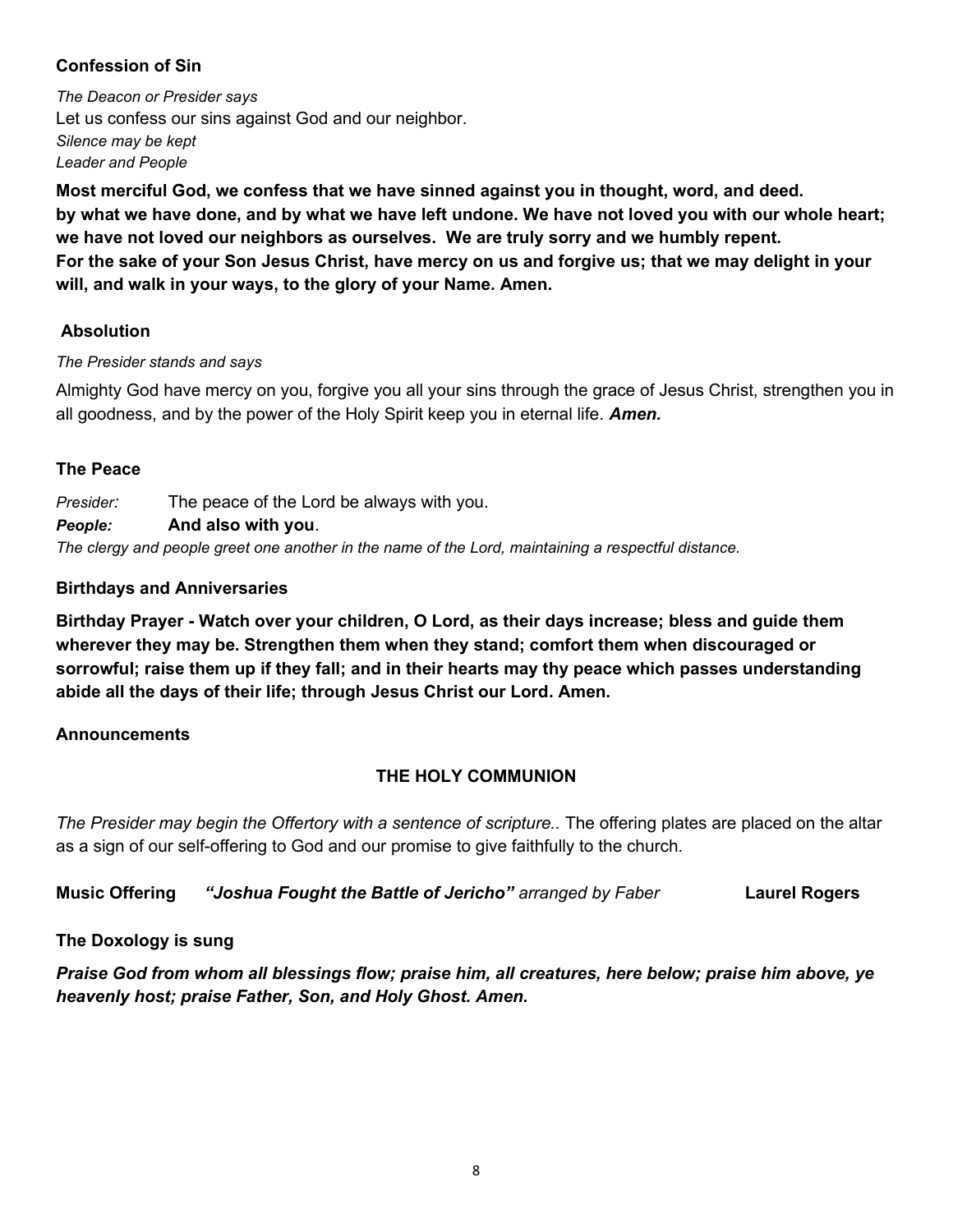#### **The Great Thanksgiving**

#### **Eucharistic Prayer 2 from** *Enriching our Worship*

*Please stand as you are able The presider says* The Lord be with you. **And also with you.** Lift up your hearts. **We lift them to the Lord.** Let us give thanks to the Lord our God. **It is right to give our thanks and praise.** 

We praise you and we bless you, holy and gracious God, source of life abundant. From before time you made ready the creation.

Your Spirit moved over the deep and brought all things into being: sun, moon, and stars; earth, winds, and waters; and every living thing.

You made us in your image, and taught us to walk in your ways. But we rebelled against you, and wandered far away; and yet, as a mother cares for her children, you would not forget us. Time and again you called us to live in the fullness of your love.

And so this day we join with Saints and Angels in the chorus of praise that rings through eternity, lifting our voices to magnify you as we sing (say):



Glory and honor and praise to you, holy and living God. To deliver us from the power of sin and death and to reveal the riches of your grace, you looked with favor upon Mary, your willing servant, that she might conceive and bear a son, Jesus the holy child of God. Living among us, Jesus loved us. He broke bread with outcasts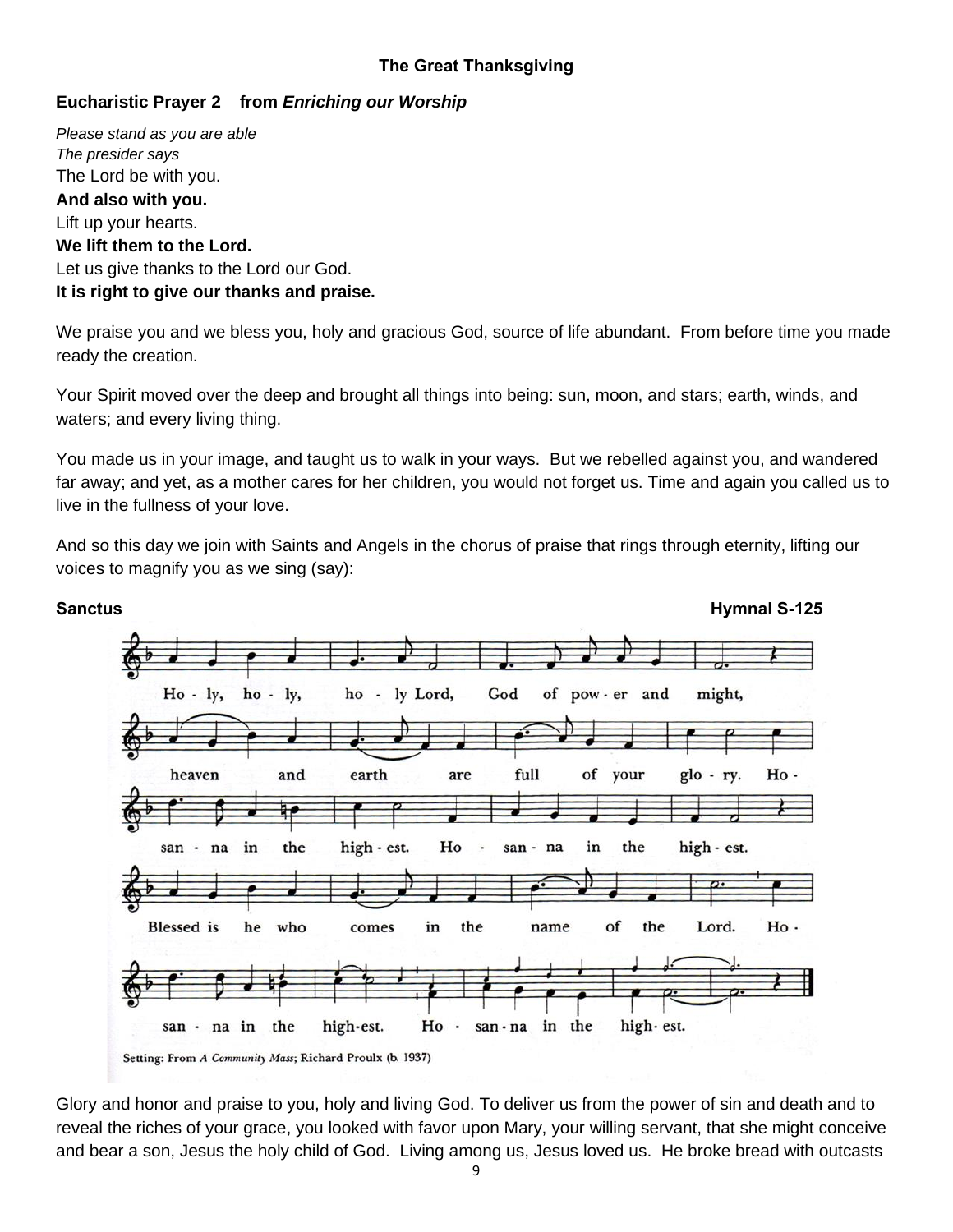and sinners, healed the sick, and proclaimed good news to the poor. He yearned to draw all the world to himself yet we were heedless of his call to walk in love. Then, the time came for him to complete upon the cross the sacrifice of his life, and to be glorified by you.

On the night before he died for us, Jesus was at table with his friends. He took bread, gave thanks to you, broke it, and gave it to them, and said: "Take, eat: This is my Body, which is given for you. Do this for the remembrance of me."

As supper was ending, Jesus took the cup of wine. Again, he gave thanks to you, gave it to them, and said: "Drink this, all of you: This is my Blood of the new Covenant, which is poured out for you and for all for the forgiveness of sins. Whenever you drink it, do this for the remembrance of me."

Now gathered at your table, O God of all creation, and remembering Christ, crucified and risen, who was and is and is to come, we offer to you our gifts of bread and wine, and ourselves, a living sacrifice.

Pour out your Spirit upon these gifts that they may be the Body and Blood of Christ. Breathe your Spirit over the whole earth and make us your new creation, the Body of Christ given for the world you have made.

In the fullness of time bring us, with [\_\_\_\_\_\_\_\_\_\_\_\_\_ and] all your saints, from every tribe and language and people and nation, to feast at the banquet prepared from the foundation of the world.

Through Christ and with Christ and in Christ, in the unity of the Holy Spirit, to you be honor, glory, and praise, for ever and ever. AMEN.

**The Lord's Prayer** (*spoken)* 

*Presider* And now, as our Savior Christ has taught us, we now say,

**Our Father in heaven, hallowed by your Name,**

**your kingdom come, your will be done, on earth as in heaven.**

**Give us today our daily bread.** 

**Forgive us our sins as we forgive those who sin against us.** 

**Save us from the time of trial, and deliver us from evil.**

**For the kingdom, the power, and the glory are yours, now and for ever. Amen.**

# **Fraction Rite** *(sung)* **Hymnal 206**

**1. Alleluia, alleluia, alleluia! O sons and daughters, let us sing! The king of heaven, the glorious King, o'er death and hell rose triumphing. Alleluia! Alleluia, alleluia, alleluia!**

# *We invite all present to participate in this feast, regardless of where you are on your spiritual journey. Our table is open to all, as this is God's gift to all.*

*We are serving the cup individually. After receiving the bread, the body of Christ, if you like, please take a cup from the tray and then the Eucharistic Minister will serve you the wine, the blood of Christ. Please leave your cup at the baptismal font so we can properly dispose of them.* 

*If needed, we do have gluten free communion wafers available. Just ask as you approach the priest.* 

*If you do not wish to receive the Eucharist but would like a blessing, please approach the priest with your*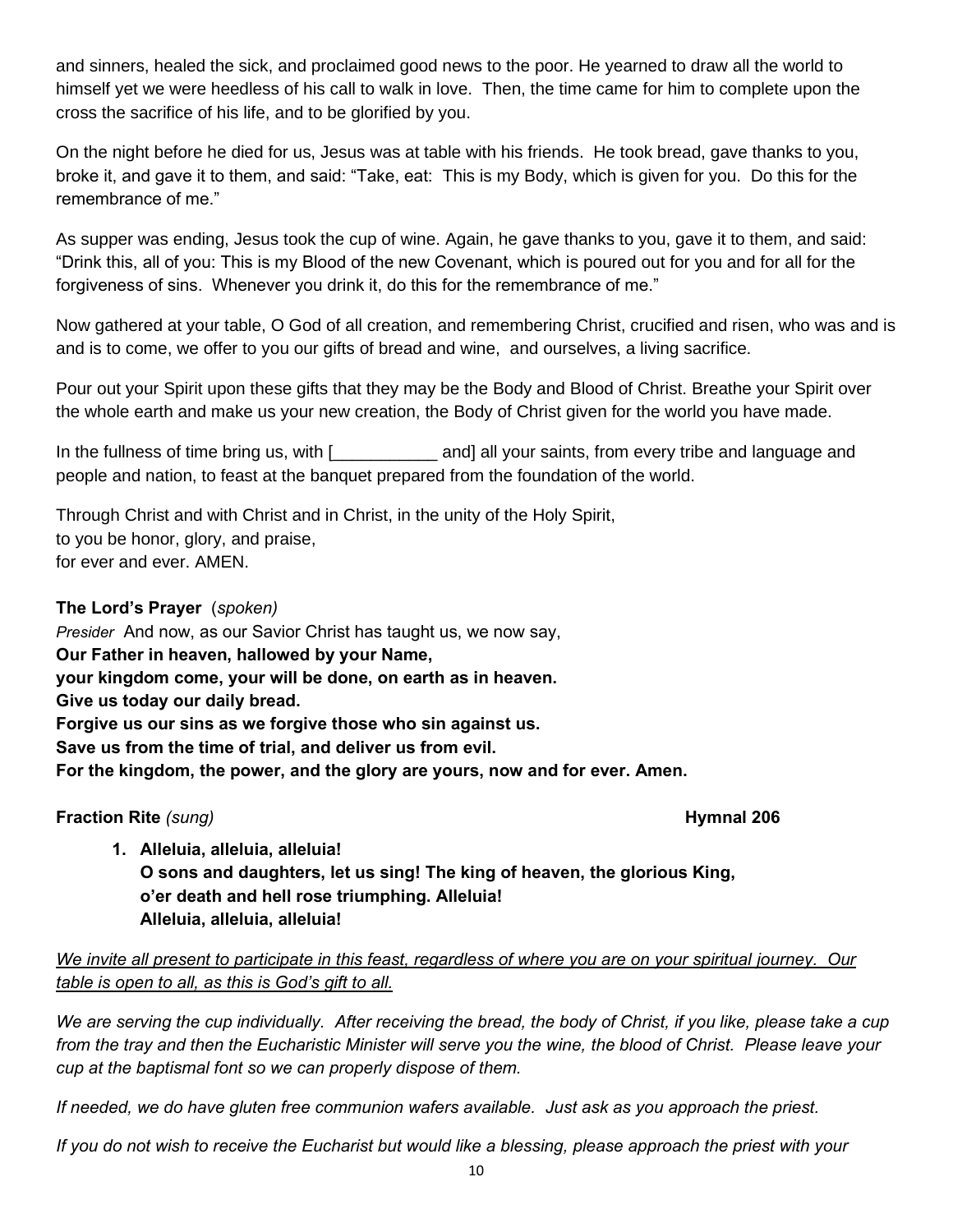*hands crossed over your chest.* 

*We ask that you remember to use the hand sanitizer as you come to receive the Holy Eucharist.*

 *Those who are participating by livestream may say the following prayer.*

# **Prayer for Spiritual Communion** *From A Prayer Book for the Armed Forces*

 In union, O Lord, with your faithful people at every altar of your Church, where Holy Eucharist is now being celebrated, we desire to offer to you praise and thanksgiving. We remember your death, Lord Christ; we proclaim your resurrection; we await your coming in glory. And since we cannot receive you today in the Sacrament of your Body and Blood, we beseech you to come spiritually into our heart. Cleanse and strengthen us with your grace, Lord Jesus, and let us never be separated from you. May we live in you, and you in us, in this life and in the life to come. Amen.

# **Communion Music Joann Richardson**

# **The Postcommunion Prayer**

*Presider* Let us pray.

*All* **Loving God, we give you thanks for restoring us in your image and nourishing us with spiritual food in the Sacrament of Christ's Body and Blood. Now send us forth a people, forgiven, healed, renewed; that we may proclaim your love to the world and continue in the risen life of Christ our Savior. Amen.**

# **The Blessing**

# **Closing Hymn** *"No saint on earth lives life to self alone"* **WLP 776**

- 1. No saint on earth lives life to self alone or dies alone, for we with Christ are one. So if we live, for Christ alone we live, and if we die, to Christ our dying give. In living and in dying this confess: we are the Lord's, safe in God's faithfulness.
- 2. For to this end our Lord by death was slain, that to new life he might arise again. Trough sorrow on to triumph Christ has led, and reigns o'er all the living and the dead In living and in dying, him we bless. We are the Lord's, safe in God's faithfulness.

### **The Dismissal**

*Deacon* Let us go forth in the name of Christ. *People* **Thanks be to God.** 

### **Postlude**